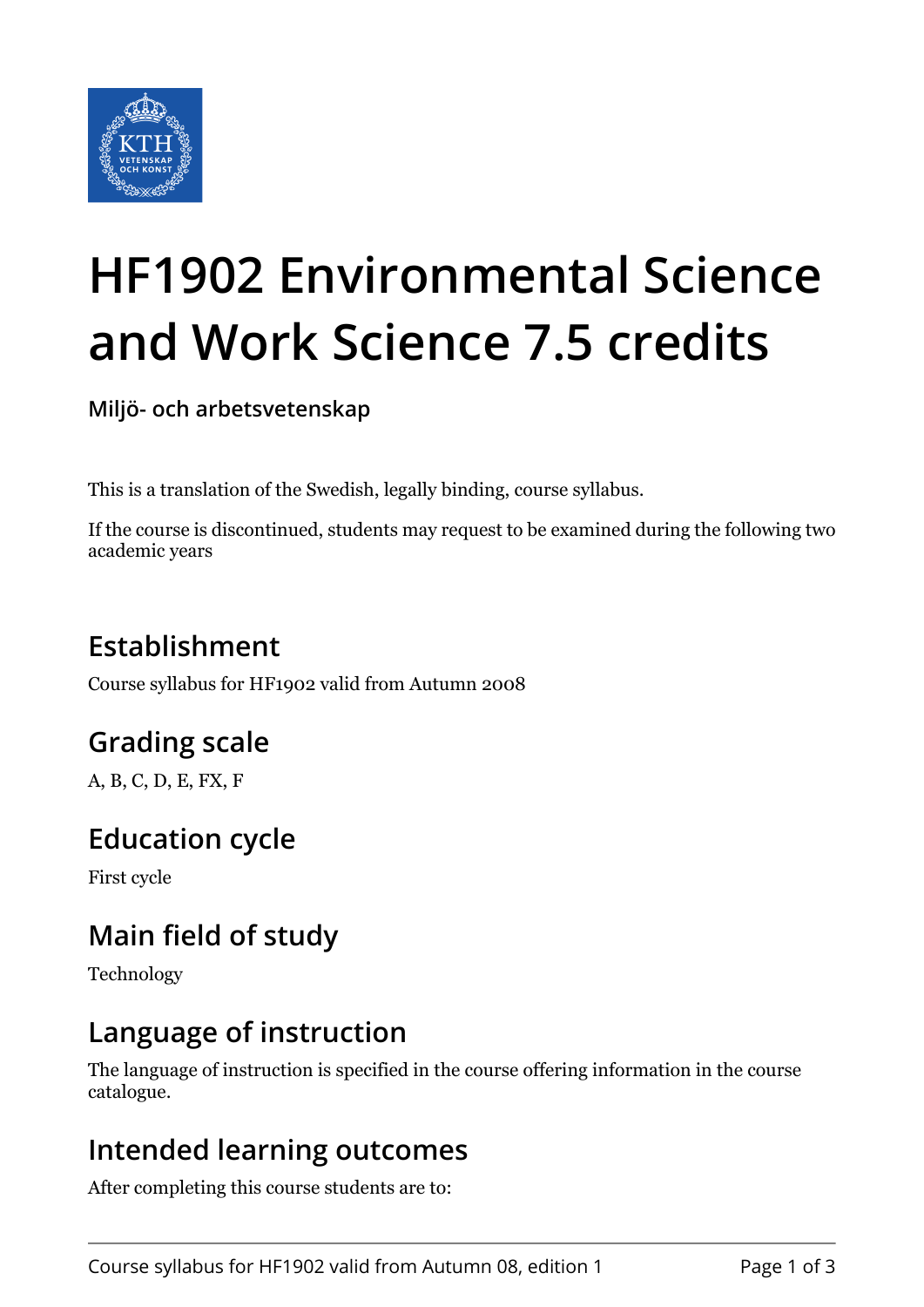- know as much about environmental problems, techniques and lawmaking that he/she can develop products and processes in an environmentally manner and be able to handle trading and contacts with authorities in a technically and ethically correct way
- know as much about work sites that he/she can prevent accidents at work and is able to take active part in efforts to improve the work site
- be able to design production processes taking into consideration man machine interaction

#### **Course contents**

- Environmental effects
- Environment techniques: gas-, air- and water purification
- Comprehensive attitude to environmental work
- How environment matters are prioritized in a business enterprise, live cycle estimates
- The tools available to society to control environment protection, description of environmental consequences
- Treatment of refuse and recycling principles
- Physical environment: load, noise, illumination, chemical health risks etc
- How to design a work site ergonomically
- Mental processes: perception, learning, cognition, memory, categorisation etc

## **Specific prerequisites**

Knowledge and skills corresponding to the requirements for acceptance to the engineering education

## **Course literature**

Litteratur:

Antonson m fl: Miljö i ett företagsperspektiv, Prevent ISBN 91-7365-006-9

Jakobsson m fl: Handbok Bättre Arbetsmiljö, Prevent ISBN 91-7365-028-1

Aktuella kurskompendier

#### **Examination**

- ANN1 Account, 1.5 credits, grading scale: P, F
- LAB1 Laboratory Work, 1.5 credits, grading scale: P, F
- TEN1 Examination, 3.0 credits, grading scale: A, B, C, D, E, FX, F
- ÖVN1 Exercises, 1.5 credits, grading scale: P, F